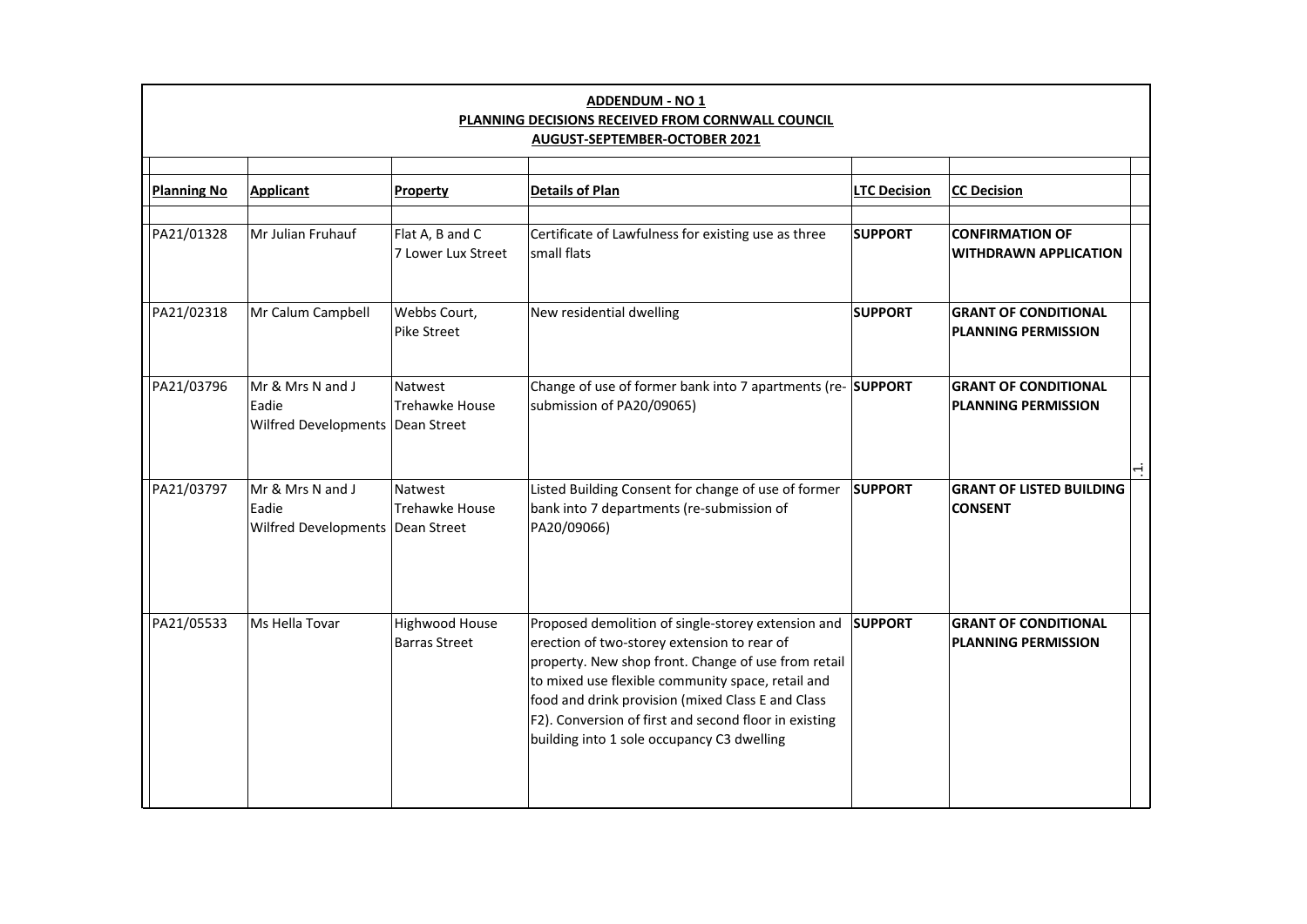| <b>Planning No</b> | Applicant                   | Property                               | <b>Details of Plan</b>                                                                                                                                                                                                                                                                                                                                                                                    | <b>LTC Decision</b> | <b>CC Decision</b>                                                                    |
|--------------------|-----------------------------|----------------------------------------|-----------------------------------------------------------------------------------------------------------------------------------------------------------------------------------------------------------------------------------------------------------------------------------------------------------------------------------------------------------------------------------------------------------|---------------------|---------------------------------------------------------------------------------------|
| PA21/05534         | Ms Hella Tovar              | Highwood House<br><b>Barras Street</b> | Listed Building consent for proposed demolition of<br>single-storey extension and errection of two-storey<br>extension to rear of property. New shop front.<br>Change of use from retail to mixed use flexible<br>community space, retail and food and drink<br>provision (mixed Class E and Class F2). Conversion of<br>first and second floor in existing building into 1 sole<br>occupancy C3 dwelling | <b>SUPPORT</b>      | <b>GRANT OF LISTED BUILDING</b><br><b>CONSENT</b>                                     |
| PA21/05546         | C/o Agent Nell Homes<br>Ltd | 27 Higher Lux Street                   | Conversion of existing guest house into self-<br>contained one bedroom flats and four en-suite<br>bedsitting rooms with communal facilities together<br>with associated internal and external alterations                                                                                                                                                                                                 | <b>OBJECT</b>       | <b>GRANT OF CONDITIONAL</b><br><b>PLANNING PERMISSION</b><br>$\overline{\mathcal{L}}$ |
| PA21/05547         | C/o Agent Nell Homes<br>Ltd | 27 Higher Lux Street                   | Listed Building Consent for conversion of existing<br>guest house into self-contained one bedroom flats<br>and four en-suite bedsitting rooms with communal<br>facilities together with associated internal and<br>external alterations                                                                                                                                                                   | <b>OBJECT</b>       | <b>GRANT OF LISTED BUILDING</b><br><b>CONSENT</b>                                     |
|                    |                             |                                        |                                                                                                                                                                                                                                                                                                                                                                                                           |                     |                                                                                       |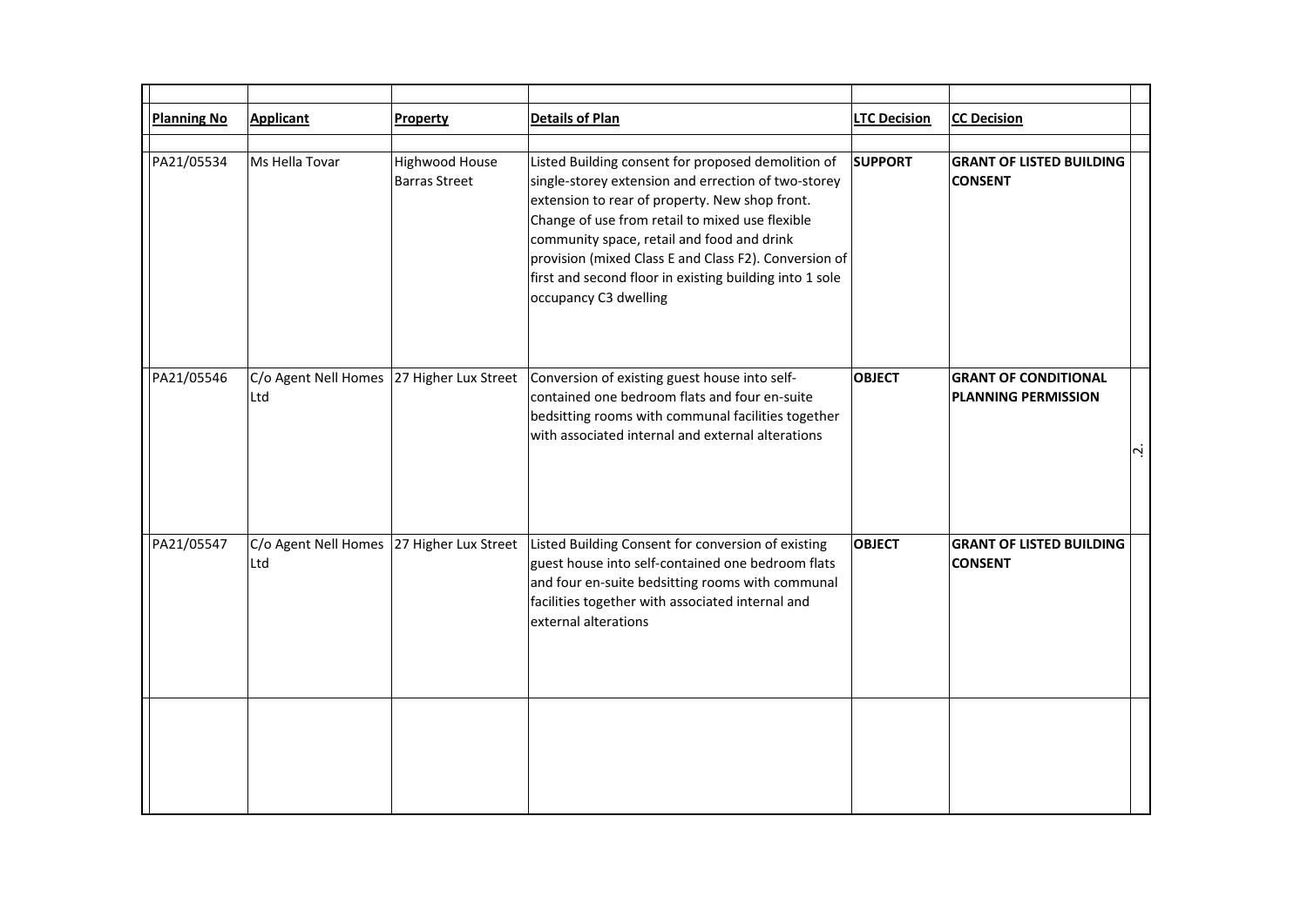| <b>Planning No</b> | Applicant                              | <b>Property</b>                                               | <b>Details of Plan</b>                                                                                                                                                                                                                                                                                                                                                                                                                                                                                                                                                                                                                                                                                                                                                                                                                                                                                                                                                                                                                                                                        | <b>LTC Decision</b> | <b>CC Decision</b>                                                                                         |
|--------------------|----------------------------------------|---------------------------------------------------------------|-----------------------------------------------------------------------------------------------------------------------------------------------------------------------------------------------------------------------------------------------------------------------------------------------------------------------------------------------------------------------------------------------------------------------------------------------------------------------------------------------------------------------------------------------------------------------------------------------------------------------------------------------------------------------------------------------------------------------------------------------------------------------------------------------------------------------------------------------------------------------------------------------------------------------------------------------------------------------------------------------------------------------------------------------------------------------------------------------|---------------------|------------------------------------------------------------------------------------------------------------|
| PA21/05646         | <b>ALDI Stores Ltd</b>                 | Aldi Stores Ltd<br>1 Charter Way                              | Variation of Condition 14 of decision PA17/04638<br>dated 28.08.2017 Variation of Condition 14 in<br>respect of decision notice PA14/11913 dated<br>11.03.2015 to extend delivery hours stating 'No<br>delivieries shall be before 06.00 or after 22.00<br>hours, Monday to Saturday or before 07.00 or after<br>17.00 hours on Sundays and Bank Holidays'<br>Condition Number(s): 14<br>Condition(s): removal<br>Inresponce to demand for greater operational<br>flexability int he delivery hours at the store to meet<br>the needs of customers and thus restocking shelves<br>in a safe and efficient manner, and the flexibility to<br>deliver outside of peak hours to avoid traffic and<br>congestion. No deliveries shall take place before<br>05.00 or after 22.00 hours, Mondays to Saturday or<br>before 05.00 or after 17.00 hours on Sundays and<br><b>Bank Holidays</b><br>Reason: In the interests of protecting occupiers of<br>residential properties in the area from excessive<br>light and noise pollution and in accordance with<br>Policy 13 of the Cornwall Local Plan | <b>SUPPORT</b>      | <b>GRANT OF CONDITIONAL</b><br><b>PLANNING PERMISSION</b><br>$ \omega $                                    |
| PA21/07022         | Mr Philip Carew                        | <b>Goldenbank Nursery</b><br>& Garden Centre<br>Plymouht Road | Works under a Tree Preservation Order to fell large<br>mature Sycamore, concerns with safety because<br>brances have come off in recent storms                                                                                                                                                                                                                                                                                                                                                                                                                                                                                                                                                                                                                                                                                                                                                                                                                                                                                                                                                | <b>OBJECT</b>       | <b>NOTICE OF CONSENT FOR</b><br>THE FELLING, TOPPING OR<br><b>LOPPING OF TREES AND</b><br><b>WOODLANDS</b> |
| PA21/07343         | Mr & Mrs Charles and<br>Susan Williams | Looedown Farm                                                 | Conversion of redundant farm buildings into three<br>dwellings                                                                                                                                                                                                                                                                                                                                                                                                                                                                                                                                                                                                                                                                                                                                                                                                                                                                                                                                                                                                                                | <b>SUPPORT</b>      | <b>GRANT OF CONDITIONAL</b><br><b>PLANNING PERMISSION</b>                                                  |